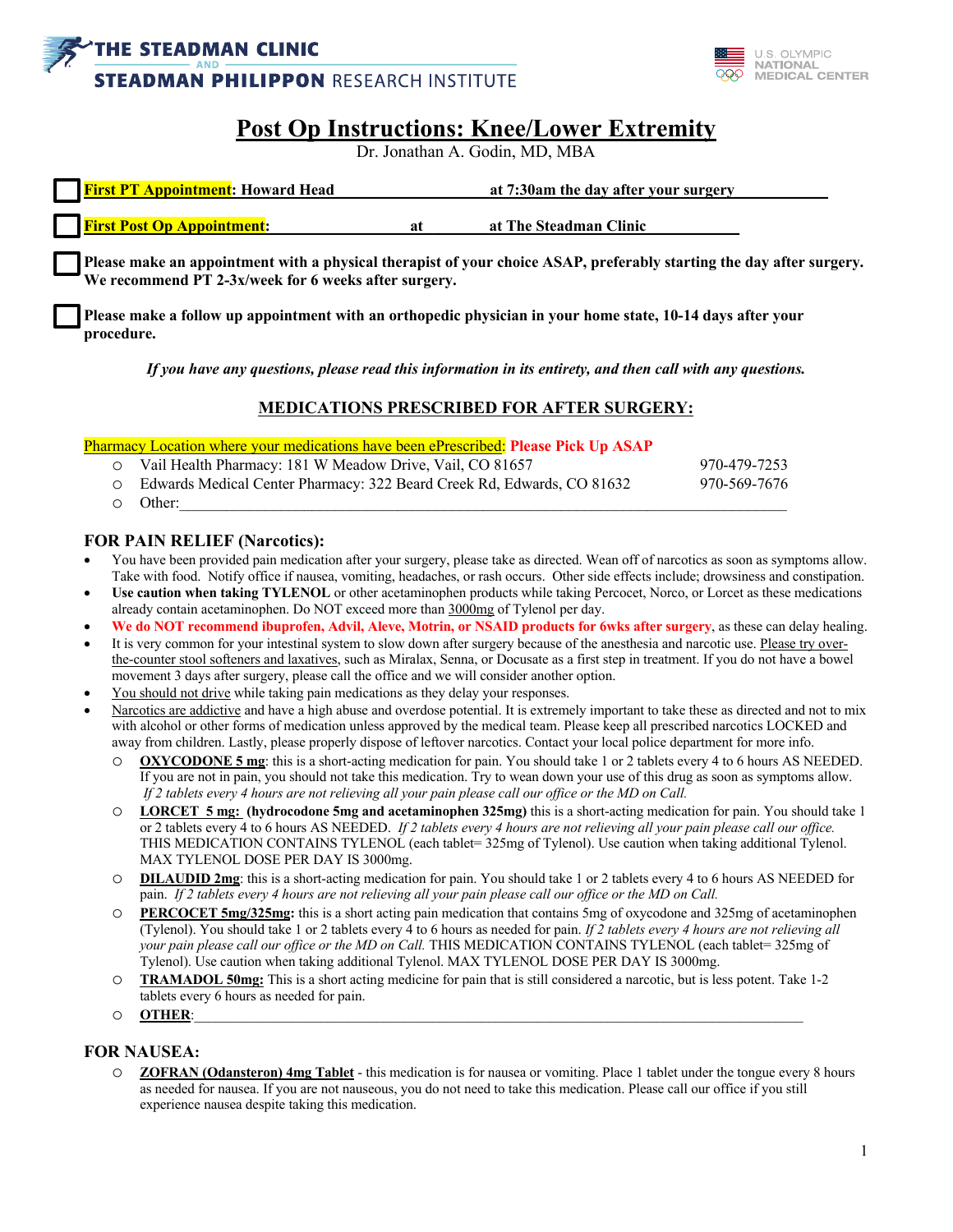## **THE STEADMAN CLINIC**

# **STEADMAN PHILIPPON RESEARCH INSTITUTE**



### **FOR ANTI-COAGULATION (Blood Thinners):**

You have been prescribed an anticoagulation medication, to be taken for 4-6 weeks after surgery. This medication is taken to prevent a blood clot from developing in your leg, which is a possible complication after any surgery. This medication is required after all surgeries. You must finish the entire prescription of anticoagulation medication, no matter what type of procedure you had. In addition to the medication, please wear the white stockings on your lower legs for 2 weeks after surgery, as these help prevent a blood clot. The stockings may be washed.

- o **ASPIRIN 325 mg**: This is a mild blood thinner. Please take 1 tablet every day for 4-6 weeks: starting the day after surgery, no matter what kind of procedure you had. Finish the entire prescription bottle, even if you are feeling better.
- o **ELIQUS 2.5mg:** This is an oral medication to prevent blood clots in patients with a higher risk of blood clots, such as those flying for more than 3 hours after surgery, those with a personal or family history of clots, or those with a history of cancer or on certain types of medications. Usually this medicine is taken 2x per day for 4-6 weeks. Do not take aspirin while taking this medication.
	- o Take Eliquis on the day before, the day of, and the day after your flight. Do not take aspirin on the days you take Eliquis, but resume the aspirin as prescribed after you finish the course of this medication.
- o **LOVENOX 40mg injection:** This is a daily injection. Inject 40mg subcutaneously daily or the day before travelling. Do not take aspirin while taking this medication.
- o **OTHER:**\_\_\_\_\_\_\_\_\_\_\_\_\_\_\_\_\_\_\_\_\_\_\_\_\_\_\_\_\_\_\_\_\_\_\_\_\_\_\_\_\_\_\_\_\_\_\_\_\_\_\_\_\_\_\_\_\_\_\_\_\_\_\_\_\_\_\_\_\_\_\_\_\_\_\_\_\_\_\_\_\_\_\_\_\_\_

### **OTHER MEDICATIONS TO CONSIDER:**

- o **TYLENOL**: You can buy this Over The Counter. Some pain medications contain **Tylenol**, including Norco, Lorcet, and Percocet. Oxycodone and Dilaudid DO NOT contain **Tylenol**, and it is recommended to *add in Tylenol for additional pain control if needed*. This can be taken as 325-600mg every 4 hours. The maximum dose for Tylenol per day is 3000mg.
- o **MIRALAX, COLACE, SENNA OR DOCUSATE:** These are over-the-counter mild laxatives and stool softeners for prevention of constipation. We suggest beginning these the day after surgery if you are taking narcotics. Please call the office if you have not had a bowel movement for three days after your surgery.
- o **BENADRYL**: Itching can be common when taking narcotics. Take this as needed for any itching symptoms. Can be found overthe-counter.

### **DRESSING/BANDAGE CHANGES:**

You may change your surgical dressing starting the day after surgery, or if you are seeing a physical therapist, you may have them do this for you. Please read these directions in their entirety before beginning a dressing change.

- Take down/remove all the bandages besides the Steri-Strips (white tape on your skin)
	- o For Knee Surgery, you may remove the ACE wrap, Webril (cloth wrap), large white cloth pads, any pieces of 4x4 gauze, any OpSites (clear waterproof bandages), or yellow linen pieces (called Xeroform).
- It is very important that you **leave the last layer of bandage on your skin**; this layer is made of "Steri-Strips", which are the white pieces of tape adhered directly to your skin. These should stay on until your first post-operative appointment with The Steadman Clinic. You may have had a surgery in which we did not cover the incision with steri strips, in this case you may take all the dressings down until you see your incision and black sutures. Recover the incision with an OpSite.
	- o You may GENTLY clean around the Steri-Strips with a warm washcloth and antibacterial soap to remove any dried blood, or iodine solution used to clean your operative area prior to surgery. Do NOT scrub the incision area.
	- o Do NOT put any oil, Neosporin, hydrogen peroxide, or lotion on your incision.
	- o Do NOT submerge your incision in any bath or hot tub for at least 4 weeks after surgery.
- After you have cleaned the incision area, you may re-cover the incisions (with the Steri-Strips still in place) with an OpSite Bandage that was given to you in post-op. Several sizes of OpSites have been provided, choose the best one that fits your needs. To place the OpSite, peel the paper off of one side to reveal the sticky tape, then place this over your incision. Then you may remove the top layer of paper from the OpSite to reveal the clear tape adhered to your skin.
	- o You may shower with these OpSites covering your incision. Once the OpSite appears wrinkled, dirty, or old, you may peel it off and replace it with another one. We recommend changing the OpSite every 1-3 days. You may take a shower, however, we usually recommend to wait at least three days after your procedure and so long as you have no nerve catheter in (if you received one. This is usually pulled out by day 3 post op).
	- o To shower, we recommend sitting down, or getting a metal/plastic fold out chair to place in your shower (available at WalMart for <\$15. We also recommend getting a non-slip mat for your bath tub). Before you turn the water on, sit down on the chair in the shower, remove any brace that you are required to wear (as they are not water proof), and while safely seated, allow the water to roll over your operative area, protected by the OpSites. Once you have finished bathing, pat the incision area dry, replace the OpSites as needed, and then put your brace back on and carefully crutch out of the shower.
- You may notice suture/stitches on your incision, these may be black or they may be clear, like fishing line. These will be removed by The Steadman Clinic at your first post-op appointment, or if you are following up elsewhere, they may be removed by your physical therapist or another physician 10-14 days after surgery.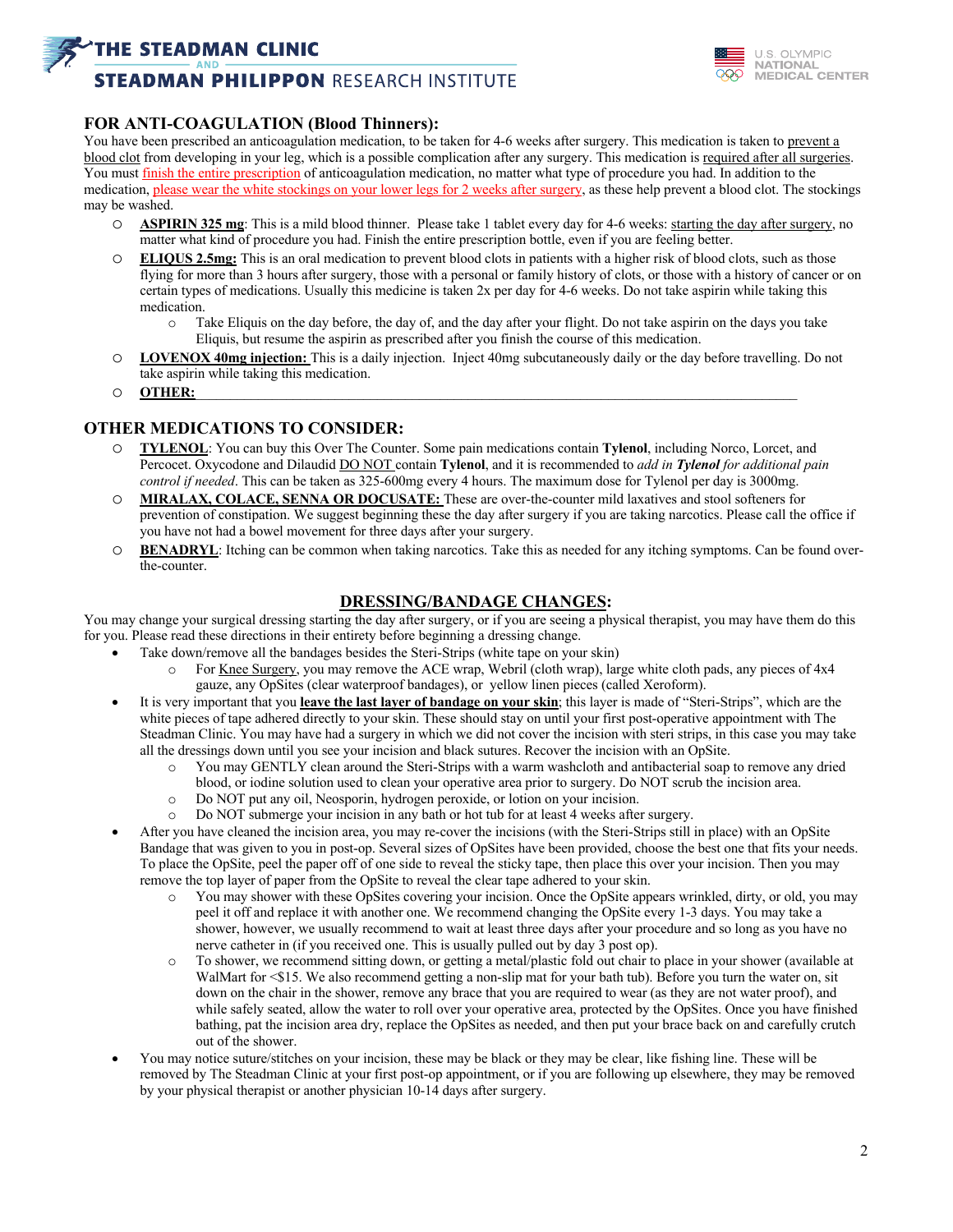# **HE STEADMAN CLINIC STEADMAN PHILIPPON RESEARCH INSTITUTE**



- Some signs to look for that may be of concern are an incision that is very red and very painful, leaking thick yellow or cloudy fluid, is still bleeding, or smells foul. Any of these symptoms with a high fever is reason to call our office. o Small amounts of clear fluid or dried blood is normal, as is bruising and discoloration.
- If you were given a NERVE BLOCK or catheter pre operatively and you have any issues with it, including leakage, pump malfunctioning, catheter tip falling out, etc, then please call the phone number provided on your pump or ask to speak with pain services.

## **OTHER GENERAL SURGERY INFORMATION**

**ICE:** Swelling and bruising is normal after surgery because fluids are used during surgery. Continuous icing will help to decrease swelling and pain. It is best to **ice at least 5-6 times a day for 20-30 minutes**. It is very important to always have a protective cloth layer between the ice and your skin. You may use ice bags, frozen wraps, frozen peas or a NICE or Game Ready unit (an ice/compression machine). If you have received a NICE machine and have any questions regarding its use, please call the number provided with the machine.

**DRIVING**: Please do not drive until you are evaluated in the office after surgery. You are considered an impaired driver following surgery, and if you choose to drive, your insurance may not cover any accidents that occur.

**PHYSICAL THERAPY:** This is dependent on your injury and specific procedure. You will be given specific protocol after your surgery (included in the white surgery folder). Please begin therapy at a facility of your choice as soon as possible following surgery (within 2-3 days) and **bring this folder with you to the visits**. If you are unable to get into PT right away, we ask that you do the following exercises at home:

- **Ankle pumps**-pump your ankle back and forth as if you were stepping on a gas pedal. Please do this exercise 10x an hour while awake.
- **Quad sets**-With your brace on, tighten your thigh muscles, press your thigh into your bed and attempt to lift your leg off the bed with your leg extended. Initially after surgery this will be difficult due to the weakness of your quadriceps muscles. Try to do 10x reps per hour.
- **Deep breathe and cough** to help prevent a respiratory infection. Take 10 deep breaths every hour followed by a cough.

**ACTIVITY RESTRICTIONS/BRACE:** This is dependent on your injury and specific procedure. You may be required to use crutches or a brace. **If you are placed in a brace, it is extremely important to use as directed and make sure you always have the brace on when ambulating (walking).** It is important that you follow all instructions regarding activity restrictions as they are intended to promote healing and prevent complications. Brace settings will be determined by Dr. Godin based on intra-operative findings. You may take the brace off if you need to change the bandages, change clothes, or shower (be extra cautious!), or if you are sitting. You should wear the brace while sleeping unless told otherwise by our team. When sitting or lying down, please keep your operative leg elevated, do not place anything directly under your knee that may cause a slight bend in your knee, as this can lead to difficulty regaining full extension.

**CRUTCHES/ELEVATION OF LEG: You should remain on crutches until you are comfortable putting weight on your leg, or if you have specific weight-bearing restrictions after surgery (ie- meniscal repairs will be non-weight-bearing x 6 weeks). If you had ACL Surgery:** IT IS ESSENTIAL TO LOCK YOUR BRACE IN FULL EXTENSION WHEN STANDING AND USE CRUTCHES FOR TWO WEEKS AFTER THE SURGERY. This is to protect your new ACL as your quadriceps muscle is weakened by the surgery and as a result you could fall and tear your graft.

**SIGNS AND SYMPTOMS OF COMPLICATIONS:** Although complications are rare the following are a list of concerns you should be aware of:

- **Infection** increased pain not relieved with medication, fever, chills, redness, swelling or drainage from incision.
- **Blood Clot** swelling, tenderness, or calf pain to touch or when you move your ankle up and down, shortness of breath and chest pain.

#### **REASONS TO CALL**:

- Fever, chills or sweats
- Redness, swelling or warmth around the incisions, non-clear drainage from the incision or increased pain in or around the incision
- Severe pain not relieved by medications
- Calf swelling, redness, pain or warmth
- Chest pain, difficulty breathing, or coughing up blood
- Inability to have a bowel movement after 3 days
- Inability to urinate after 1 day

If any of these concerns occur after-hours, please call **970-476-1100** to speak to the on-call physician, or go to your local ER!